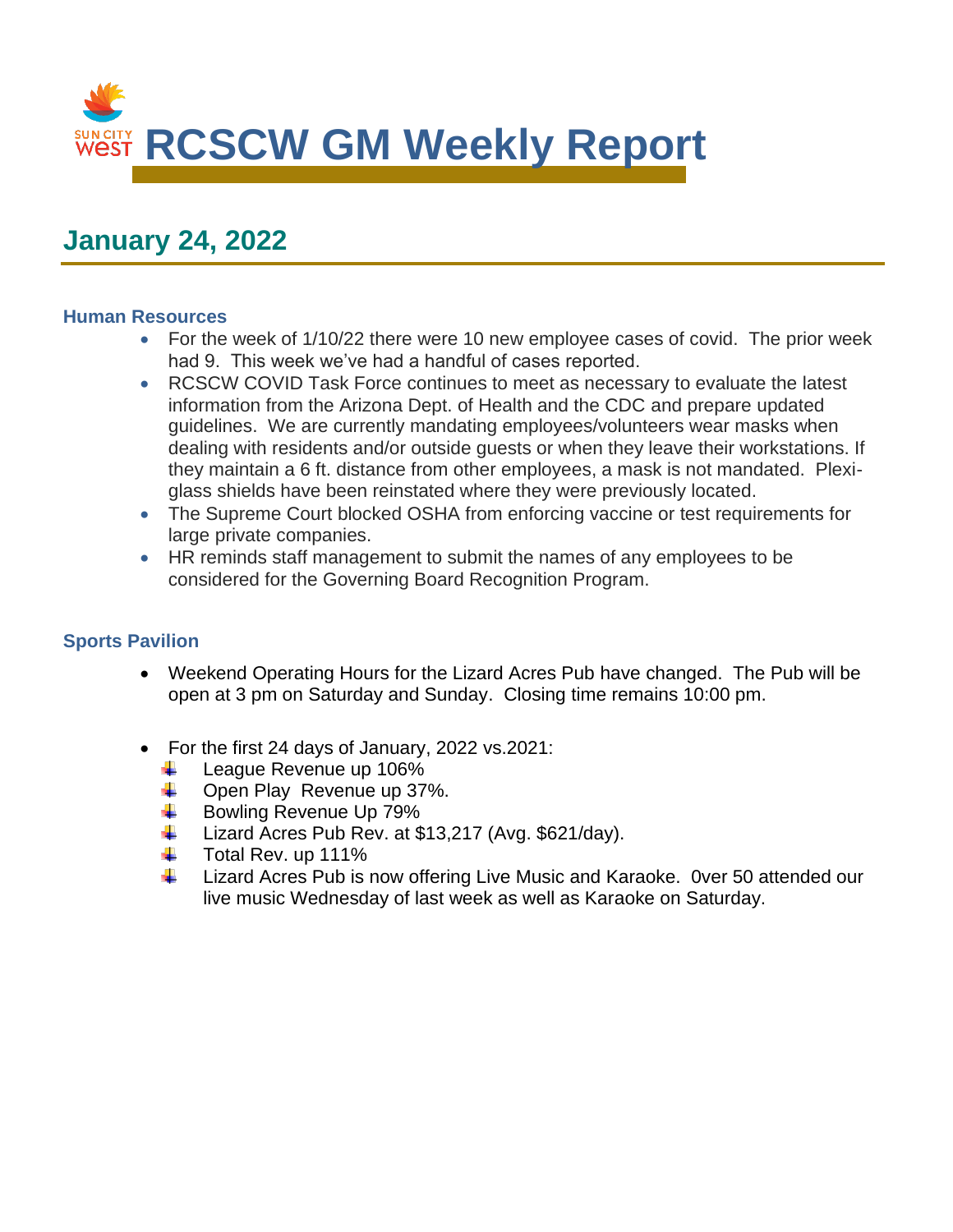## **B & F**

- The next B&F Meeting is scheduled for Tuesday, Feb. 8th.
- Revenue is doing well and APF reported as ahead of budget. Investments slightly down.
- We are working on two grant applications: One with the Office of Tourism on Water Conservation and one for Employee Retention Tax Credit. It looks promising for both.
- Meeting this week with other Community CFOs on different issues.
- We continue to work with T-Mobile on the additional cell tower. T-Mobile will use one of the three locations we recommended.
- We will be holding Operating Budget Meetings for proposed 2022/2023 Budget.
- Expense Sheets for Dept. Managers to be sent out Tuesday of this week. Will show two-year trend.
- Current expenses will be updated for the month of December in a week or two. Staff to get information back to Clif by 1/25/22.
- Clif reminded staff that the Operations Budget Spreadsheet was due this week. Accounting will compile all budget info, including assumptions, to come up with a rough draft of the 2022-2023 Budget.
- Contract Safe Software training is expected to take place in the next week or so.

## **Golf Operations**

- **Financials -** For the month through January 23, 2022
	- Golf Rounds are up 4% vs. January 2021.
	- ➢ Revenue for green fees and cart fees up 5%% vs January 2021.
	- ➢ Revenues for January are ahead of budget and prior year.
- **A-Team Award Dinner Held This Week –** Palm Ridge Summit A will be the venue to celebrate the success of the Golf Operations team. Expecting 80 employees for a dinner celebration. Each course will be represented.
- **Green Team Lessons –** Two group lessons will be held this week. Tuesday and Wednesday and Pebblebrook Golf Course. Fundamentals of the Full Swing will be taught by Mike Williams.
- **Two-Person Scramble Event** Was held on Saturday, January 22<sup>nd</sup> at Grandview Golf Course. 116 participants played in the 8 am shotgun start. Ninety-two men and women played.
- **Interviewing for Call Center Position** On Thursday, we will be filling one spot for March and April. The Call Center has answered 12,000+ calls from the month of October through December 31<sup>st</sup>. Call Center employees work 5 days per week, and we average 234 calls per day.
- **Liquor License Renewals** Starting the process to renew 7 of our 8 Liquor Licenses. They expire at the end of February, so paperwork is beginning to be put together as well as initiating the check request for our Accounting Dept.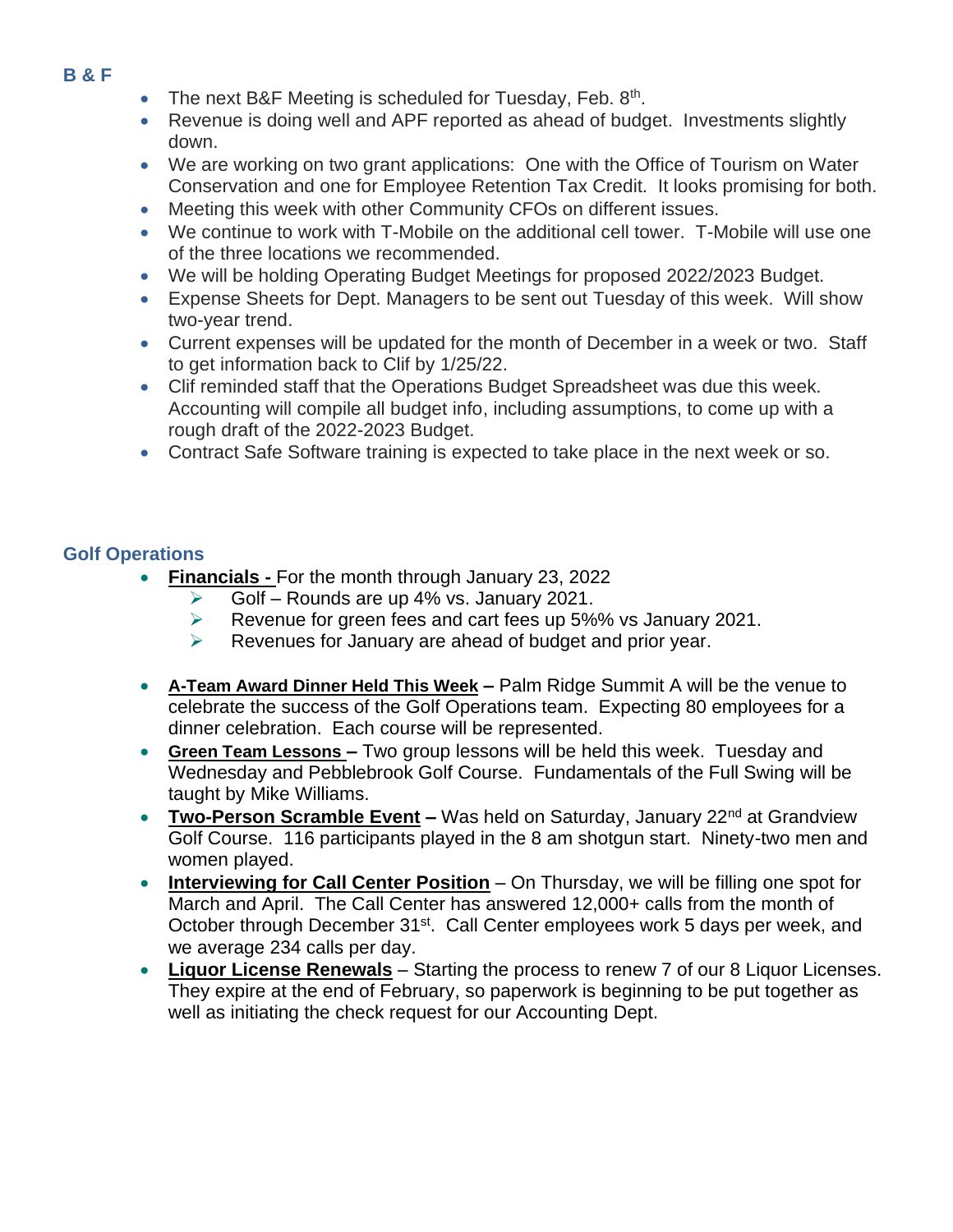## **Golf Course Maintenance/Landscape Management**

#### **General Course Maintenance:**

- Solid tine aerification of the greens is scheduled for next month. This is an annual cultural practice with little or no disruption to the putting surface.
- Staff continues to clean up some of the rough areas performing weed control on golf courses.
- Our most recent Annual Water Usage Report 2021 shows that golf courses were under budget for the  $9<sup>th</sup>$  year in a row which is 240.80 A/F under budget for all seven courses.

## **Landscape Maintenance:**

• Staff continues to perform general landscape maintenance.

# **Membership**

## **General Info:**

• Membership continues processing a large number of tenants/leases.

## **Asset Preservation Fees**

• Through January 21, 2022 there have been 89 APFs collected and 31 Inquiries.

## **CC&Rs**

- Liens recorded: 0
- Liens released: 1
- Certified Collection Letters Mailed: 4
- Turned over to Attorney for Collections: 0
- Current CC&R Violations: 25
- CC&R Cases: 4 New, 3 Closed

## **Facility Maintenance**

- Started demolition in the new CC&R Bldg.
- We will be painting the perimeter wall facing with existing color.

## **Facility Operations**

## **Jack – RHJ, KZ, BD, PR**

- The new "Snack Bar" venue near the Johnson Pool is on track for its 2/1/22 Grand Opening. All February we have a buy-one get free coffees and teas.
- We are working with the Men's Club to clean up Club Room before remodel.
- We are in desperate need of 5 FA's at Palm Ridge and we are short 1 FA at Beardsley, 1 FA at Kuentz and 3 FA's at RH Johnson.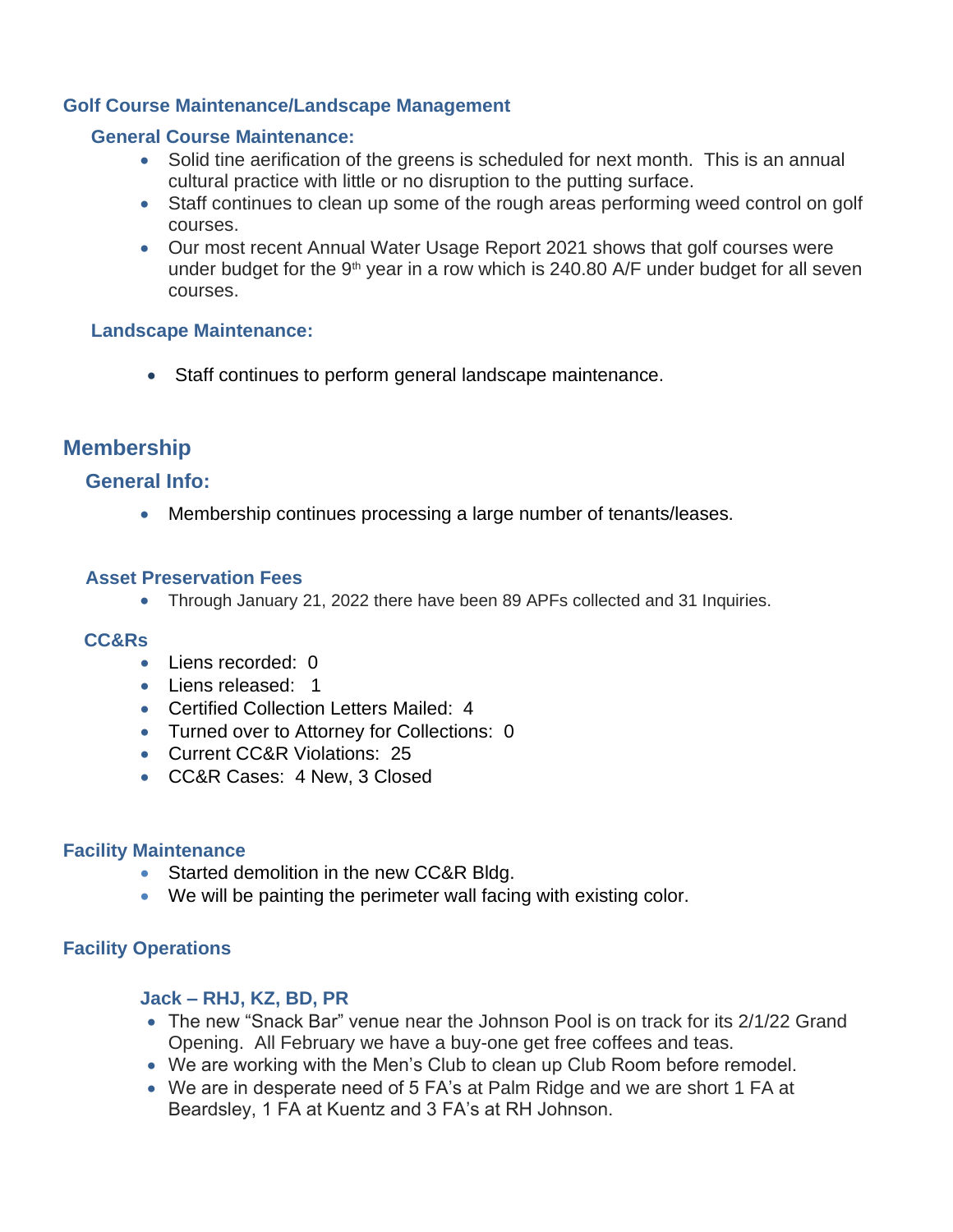• As we reorganize Facility Operations, we are looking into new efficiencies in the Department, i.e., shared calendars, date postings, sharing FA's, new training, storage, and FA3 Staff position.

# **Library**

# **Library Events**

- On Wednesday, January 26<sup>th</sup> at 1 p.m., nationally recognized Abraham Lincoln presenter and historian John Voehl presented "Gettysburg address and the Rest of the Story," in the Stardust Theater.
- Library December 2021 Stats compared to November 2021:
	- − 5556 Members visited an11% increase
	- − 222 Guests 25% increase
	- − 600 People used the Data Resource Center 15% increase
	- − 62 people participated in Virtual Reality experience 48% increase
	- − 14318 items were checked out 11% increase
		- $\div$  5815 DVDs & Blu-Rays checked out 10% increase
		- $\div$  806 Puzzles Checked out 21% increase
		- $\frac{1}{2562}$  Large Print Books Checked out 7% increase
		- $\div$  72 Culture Passes 44% increase
	- − 3908 Digital items checked out less 1% increase
	- − 822 residents used Overdrive/Libby 2% increase
- **For the Year 2021**:
	- − 52,928 Members and Guests came into the Library
	- − 160,460 physical items checked out of the Library
	- − 2,031 Residents used Overdrive/Libby
	- − 49,047 Digital Items checked out

# **Media / I.T.**

- Welcome our new Help Desk Rep., George Guadarrama to the Rec. Centers! George started on Monday,1/24/22
- The TORCH Books have been put together and sent out to a printer for binding.
- Installation of Club Software is complete. Reporting delayed due to staff shortage.

# **Special Events, Tours & Clubs**

Clubs:

• Scheduled to meet with 2 clubs this week

Events:

• Worked with vendor on Agreement for new Ticketing Company. In the process of getting it signed.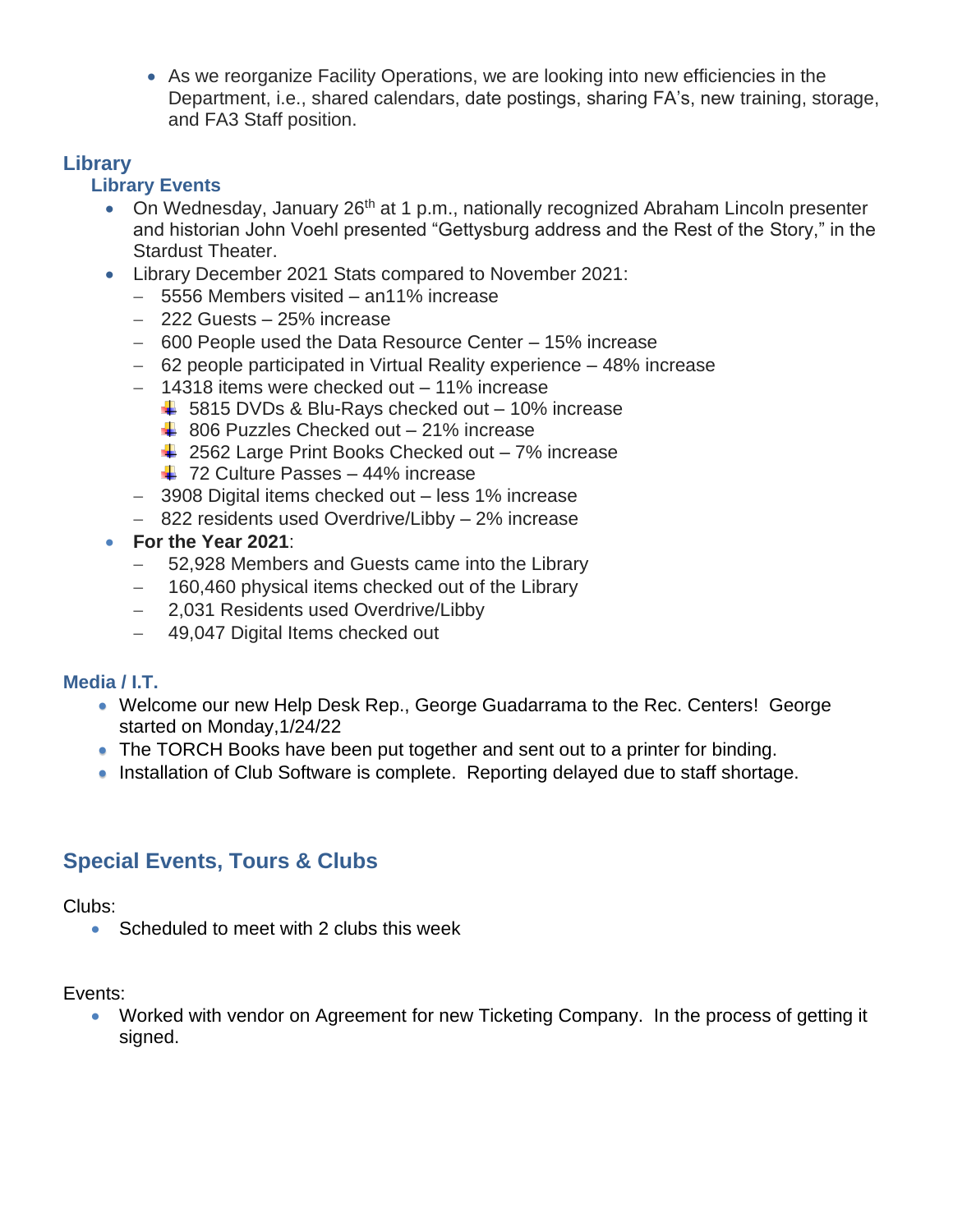# Scheduling/Tours: **2022 January Tours**

| <b>Start Date</b> | Tour                                | Availability |
|-------------------|-------------------------------------|--------------|
|                   |                                     |              |
| 2/10/2022         | Valentine's Celebration at Durant's | 41           |
| 2/11/2022         | Tubac Festival of the Arts          | 24           |
|                   | Brigadoon at Hale Theatre -         | 46           |
| 2/18/2022         | RigaTony's                          |              |
| 2/24/2022         | Jerome & Wine Tasting               | 48           |
| 2/28/2022         | Rocky Point, Mexico                 | 0-SOLDOUT    |
| 3/9/2022          | Botanical Garden w/Chihuly Exhibit  | 50           |
| 3/16/2022         | The MIM & Farm at South Mountain    | 50           |
| 3/23/2022         | SE AZ w/Tombstone etc.              | 45           |
| 3/24/2022         | Verde Canyon RR                     | 47           |

# Events :

# **Current / Upcoming Ticket Sales**

| <b>Event</b>                                                           | <b>Event Date</b>                                                                                                                                                                                 | <b>Location</b>   | <b>Time</b>      | <b>Ticket Sales</b>           |
|------------------------------------------------------------------------|---------------------------------------------------------------------------------------------------------------------------------------------------------------------------------------------------|-------------------|------------------|-------------------------------|
| <b>January Dance - Faded Jeans</b>                                     | January 28                                                                                                                                                                                        | <b>Palm Ridge</b> | 7pm              | <b>SOLD OUT</b>               |
| <b>Duttons</b>                                                         | <b>February 8</b>                                                                                                                                                                                 | <b>Palm Ridge</b> | 3&7pm            | <b>Still Available</b>        |
| <b>Elvis and the Cadillac Kings</b>                                    | <b>February 25</b>                                                                                                                                                                                | <b>Beardsley</b>  | 5pm              | <b>Still Available</b>        |
| <b>Spring Fest - Voyager</b>                                           | March 11                                                                                                                                                                                          | <b>Beardsley</b>  | 7pm              | Available 1/18/22             |
| <b>Spring Fest - Mirage</b>                                            | March 12                                                                                                                                                                                          | <b>Beardsley</b>  | 7pm              | Available 1/18/22             |
| <b>Spring Fest – One of These</b><br><b>Nights</b>                     | March 13                                                                                                                                                                                          | <b>Beardsley</b>  | 7pm              | Available 1/18/22             |
| CS - Danika and the Jeb                                                | <b>February 11</b>                                                                                                                                                                                | <b>Palm Ridge</b> | <b>3&amp;7pm</b> | <b>Still Available</b>        |
| CS - Beatlesque                                                        | March 4                                                                                                                                                                                           | <b>Palm Ridge</b> | 3&7<br>pm        | <b>SOLD OUT</b>               |
| <b>Top Hat Series 3pm</b>                                              | <b>Feb 3, Feb 17, Mar 3</b>                                                                                                                                                                       | <b>Palm Ridge</b> | 3pm              | <b>Series Still Available</b> |
| <b>Top Hat Series 7pm</b>                                              | Feb 3, Feb 17, Mar 3                                                                                                                                                                              | <b>Palm Ridge</b> | 7pm              | <b>Series SOLD OUT</b>        |
| <b>TH-Oh Canada</b>                                                    | <b>February 3</b>                                                                                                                                                                                 | <b>Palm Ridge</b> | <b>3&amp;7pm</b> | <b>Individuals available</b>  |
| <b>TH</b> - Johnny Rodger Buddy &<br><b>Beyond</b>                     | <b>February 17</b>                                                                                                                                                                                | <b>Palm Ridge</b> | <b>3&amp;7pm</b> | Individuals available         |
| <b>TH</b> - Walk the Line Johnny<br><b>Cash Trib</b>                   | March <sub>3</sub>                                                                                                                                                                                | <b>Palm Ridge</b> | <b>3&amp;7pm</b> | Individuals available         |
| $*$ TII<br>$*$ $\alpha$<br>$\mathcal{C}$ also and $\mathcal{C}$ and an | $T_{cm}$ $H_{st}$ $\rightarrow$ $H_{t}$ $\rightarrow$ $T_{t}$ $\rightarrow$ $T_{t}$ $\rightarrow$ $T_{t}$ $\rightarrow$ $T_{t}$ $\rightarrow$ $T_{t}$ $\rightarrow$ $T_{t}$ $\rightarrow$ $T_{t}$ |                   |                  |                               |

*\*CS – Cabaret Series \*TH – Top Hat – ALL 7pm Top Hats almost sold out*

*Ticket sales this week for Elvis*